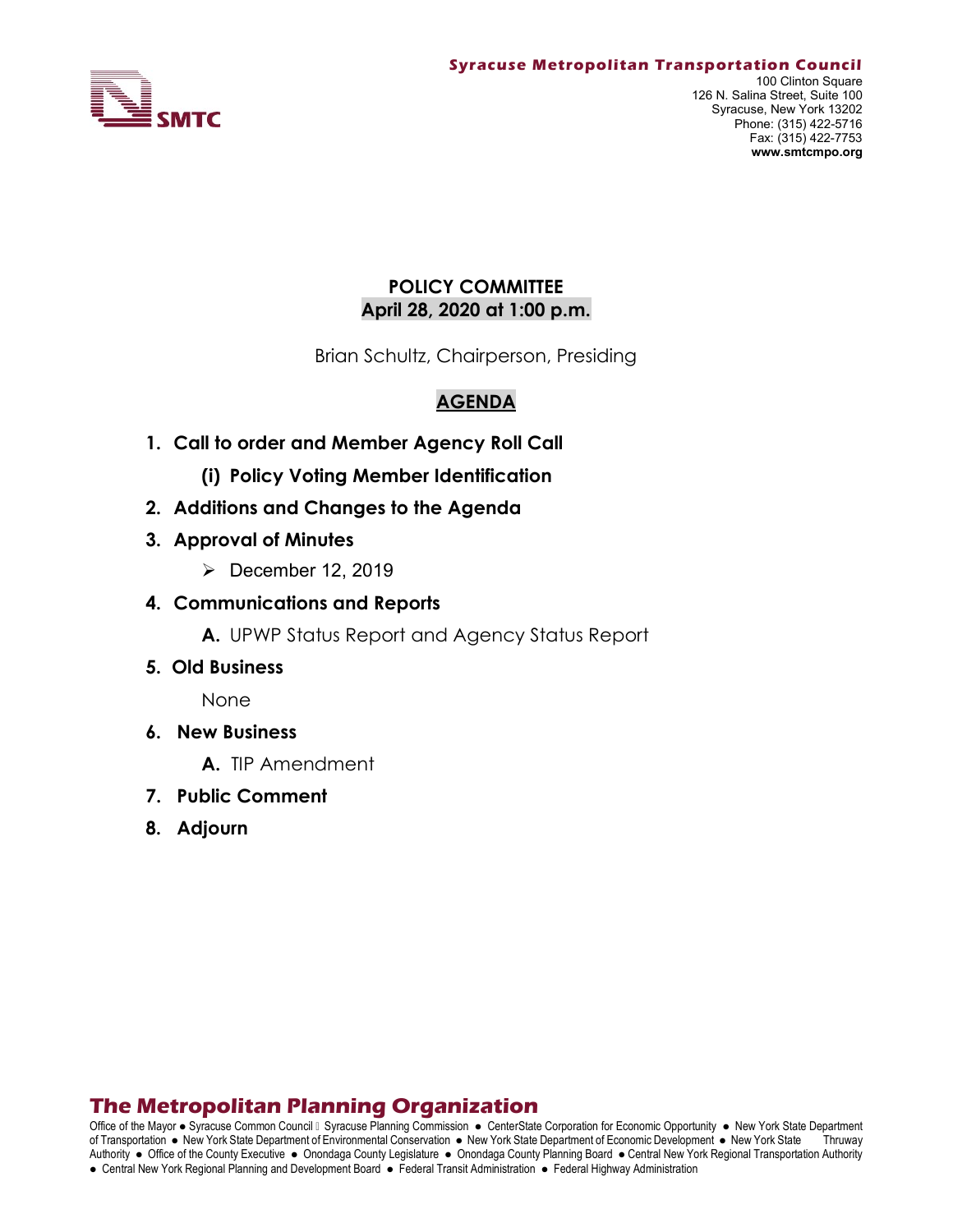# **SYRACUSE METROPOLITAN TRANSPORTATION COUNCIL**

## **MINUTES of the APRIL 28, 2020 POLICY COMMITTEE MEETING**

#### **Voting Members Organization**

Neil Burke City of Syracuse Odean Dyer Construction County Rob Simpson **CenterState CEO** 

## **Also Attending**

## **SMTC Staff**

James D'Agostino, Mario Colone, Andrew Frasier, Meghan Vitale, and Patricia Wortley

## **BUSINESS MEETING**

## **1. CALL TO ORDER**

Chairperson Schultz called the meeting to order at 1:00 p.m., via a Zoom Video Conference. Ms. Wortley took roll call of the members participating.

#### **2. APPROVAL OF MINUTES**

The Chairperson inquired if there were any changes to the December 12, 2019 minutes. Hearing none, the Chairperson called for a motion.

Mr. Smith moved and Mr. Kwasnowski seconded approval of the minutes. Following roll call of the members, the motion carried unanimously.

#### **3. COMMUNICATIONS AND REPORTS A. UPWP STATUS REPORT AND AGENCY STATUS REPORT**

Mr. D'Agostino gave an overview of the SMTC's activities while the majority of staff works remotely. The final 2019-2020 UPWP Status Report was provided via e-mail to the Committee. Staff wrapped up the program year on March 31. Our new program year began April 1. Staff has begun work on new projects and has started scoping on new projects. Project ramp-ups are slow due to the current situation. Data collection efforts for the projects will be different.

# Brian Schultz, Chair Central New York Regional Transportation Authority Joe Driscoll City of Syracuse Common Council Jerrin George **NYS Thruway Authority** Mark Jackson CNY Regional Planning & Development Board Casey Jordan Casey Jordan Casey Jordan Casey Jordan County Legislature Dan Kwasnowski **Dan Kwasnowski** Onondaga County Planning Board<br>Heather Lamendola **County Planning County Planning** Syracuse Planning Commission David Smith **NYS Department of Transportation**

David Bottar **COVID COVID COVID Planning & Development Board**<br>Carlos Gonzalez **Carlos Contracts** Federal Highway Administration Federal Highway Administration Mark Frechette **NYS Department of Transportation** Mary Robison **City of Syracuse** Jared Shepard **CenterState CEO** Ray Tomczak **Federal Transit Administration**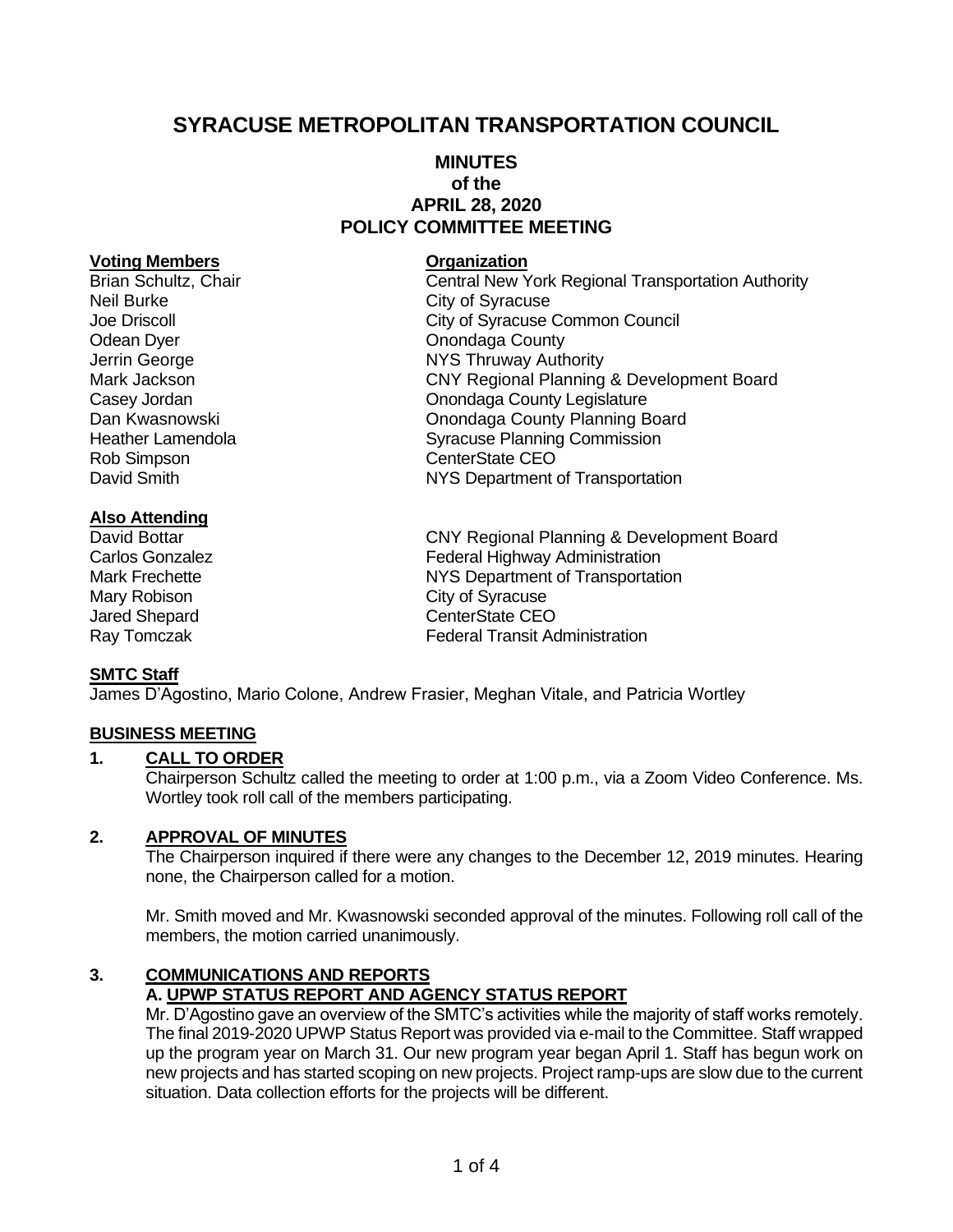Mr. D'Agostino is working in the office daily and is there to assist members.

Today's agenda is in regard to an I-81 TIP Amendment. We do have five completed projects to present to the committees. The next time we meet, we will have the completed projects on the agenda.

## **B. UPDATE ON THE I-81 VIADUCT PROJECT FROM THE NYSDOT**

Mr. Smith stated that the DOT is certainly part of the response to COVID-19 and has been assisting other state agencies. All DOT staff continue to work to keep things going. On the construction side, everyone is well aware that construction continues on the highway system. There is a large program on both the state and local levels. He stated the Fairgrounds nighttime road closures are going on this week to set steel for the ramp out of the Orange Lot. The work is going well and is on schedule. Regarding the Empire State Trail, the Erie Blvd construction is well underway as is the pedestrian bridge over 481. Work will be completed at the end of this year.

Paving on I-81 North from Cicero to Central Square will take place this summer. The Route 5 and 92 paving project from DeWitt to Manlius will get started in May.

Mr. Frechette stated the preliminary DEIS was released in the springtime of 2019. The No Build and Viaduct alternatives were carried through as well as the Community Grid. They have dismissed the tunnel concept. Most of 2019 was spent on public engagement. Around 1,000 people attended the June 19 public meeting. It was very educational for the public and the project team as well. They held 11 neighborhood meetings. The met in LaFayette, Camillus and had different meetings in the City of Syracuse. They held multiple stakeholder meetings including many of the agencies participating in this call. They received over 1,000 comments on the project. Good public outreach leads to positive changes in the alternative to be implemented. This has been seen in the past. Ultimately, the goal through public outreach is to make the alternatives better before they get to the construction phases. They continued to refine the three remaining alternatives.

They heard a lot from the public. One of the biggest items, which always comes up, is jobs. It was unfortunate that a jobs table meeting was supposed to occur in March. Other things that came out of the analysis highlights: Community Grid change in travel patterns affecting business – additional economic analysis; Exit 3 along 481 – flow of traffic from Route 5 to 481 and reversely; and Rightof-Way (ROW) was a big thing - conversations at the individual level about ingresses and strip taking outside personal homes. They released documentation that showed all properties being impacted. Other topics included, noise, air quality, protecting historical significance - Wilson Park always comes up, environmental justice, and construction implementation. They are able to get into talking more about the implications of construction.

Some of the signs for COVID-19 are very optimistic for CNY. There has been a lot of conversation about unpausing the process and doing it in a way that is healthy. He thinks the next big public steps going forward are to release the document and to have a public federal aid hearing. There are strict time frames for this. They are looking forward to further engagement.

Mr. Driscoll would like a separate committee meeting with the Common Council. He inquired if we are all in a holding pattern with the DEIS until you can go forward with public meetings. Mr. Frechette stated they have talked about meeting with the Common Council. Stakeholder engagement is extremely important. It is hard to predict what is going to happen next month, and in June and July. The release of the DEIS does have a time frame for a public hearing. As soon as the Department can get together with the Council and begin engaging the public they will. Mr.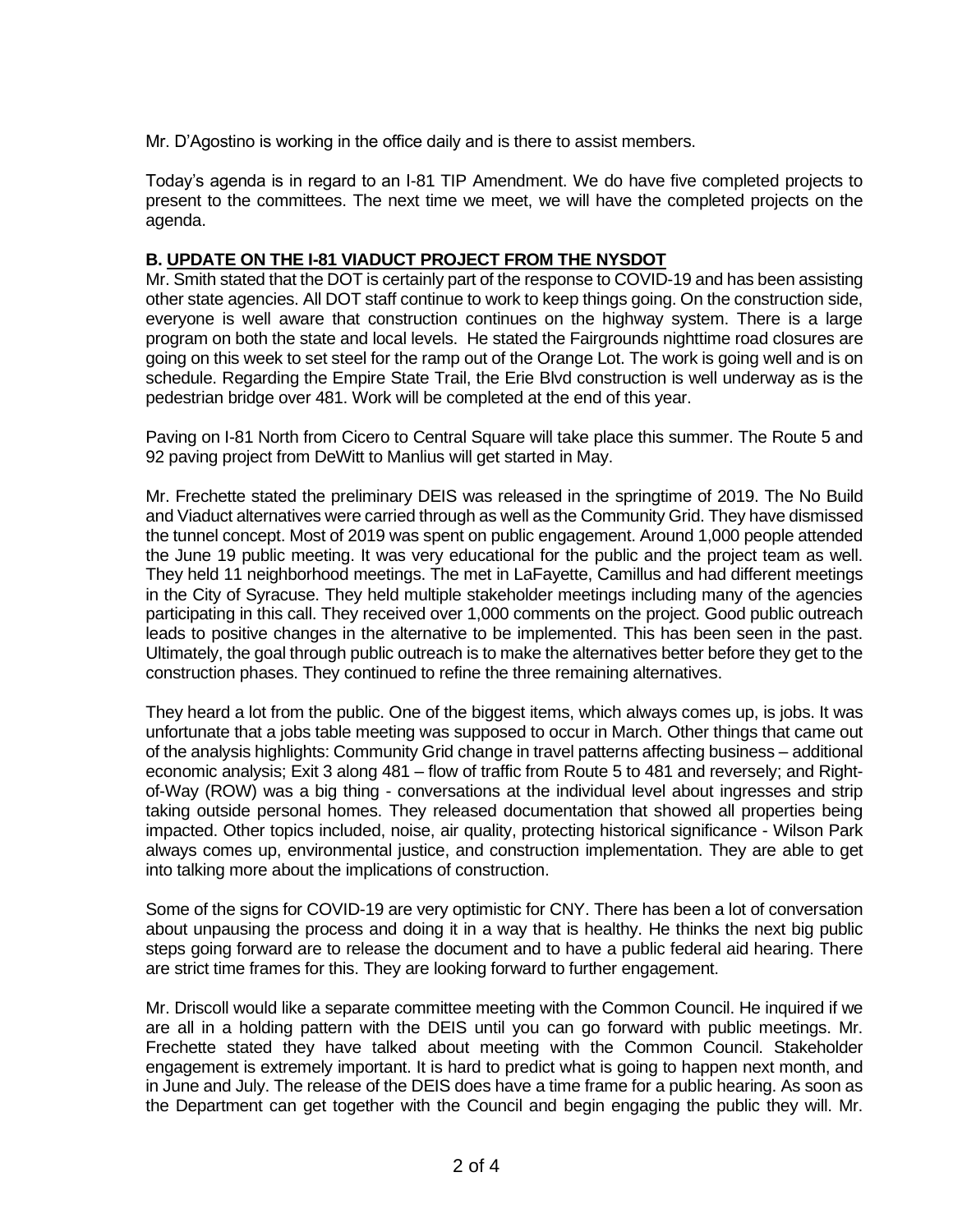Driscoll will follow-up on the City meeting in the future, He provided his thoughts on New York on Pause.

Mr. Driscoll inquired what having the Grid as the preferred choice does at this time. Mr. Frechette believes that Mr. Driscoll's item with the Council can be addressed via a Zoom call. They have had conversations with their federal partners on public involvement. There will be more to come on that. Mr. D'Agostino stated until a DEIS is officially released the other options have to stay on the table. Mr. Frechette stated that have to be vetted equally. He stated that the Viaduct did meet the criteria.

Mr. Driscoll inquired if there is an absolute hard date that NYDSDOT is aiming for. Mr. Frechette stated that they want to move forward with the project when it is safe to move forward in that engagement. They have to manage moving forward smartly. This is a big priority for the Department. They want to work with the Community to get it right and get the right solution.

The Chairperson thanked Mr. Smith and Mr. Frechette for the information they presented.

## **4. OLD BUSINESS**

None.

## **5. NEW BUSINESS**

## **A. TIP AMENDMENT**

Mr. D'Agostino stated that the New York State Department of Transportation (NYSDOT) is in need of the following amendment:

## Change in Cost:

PIN 350160 (I-81 VIADUCT, CITY OF SYRACUSE, ONONDAGA COUNTY). The NYSDOT is proposing to add funds in Federal Fiscal Years 19/20 and 20/21 to the previously obligated Preliminary Design phase, utilizing \$4,000,000 and \$9,000,000 of NHPP federal funds respectively to continue analysis of economic, environmental and social impacts. The compensating offset is being provided by funds from outside the SMTC planning area.

Mr. Frechette stated that most important thing is that they are adding design funding from the statewide funding, not from the sub-allocations given to Central New York. Mr. Frechette reviewed the dates of the current TIP, approved in 2019. He gave an overview of the project phases included in the STIP. The STIP needs to be fiscally constrained by fund and by year. This is the yearly commitment that the federal government has with every state in the nation. They will need to come back to the Policy Committee for future funding for the other phases of the project. The I-81 project falls into the statewide significant category. The I-81 project is not competing on the same platforms of other TIP projects in the area. The TIP allocation to Central New York would not fund the I-81 project. It would take multiple years. If it had to be funded out of sub-allocations, no other projects would be done in the area.

The TIP adjustment shows the money back to the Planning Study that was done between the Department and the SMTC. In 2013, Commissioner MacDonald added the funding showing in 13/14 and 14/15. This will add funding to the next two years to provide the necessary funds to carry them through to Design Approval. The funding will keep the project going forward to get them to design approval. At this stage, if they decide to go with a Design Build contract they can proceed right to the Construction Phases. This is the funding necessary to carry the funding to get them to the next step.